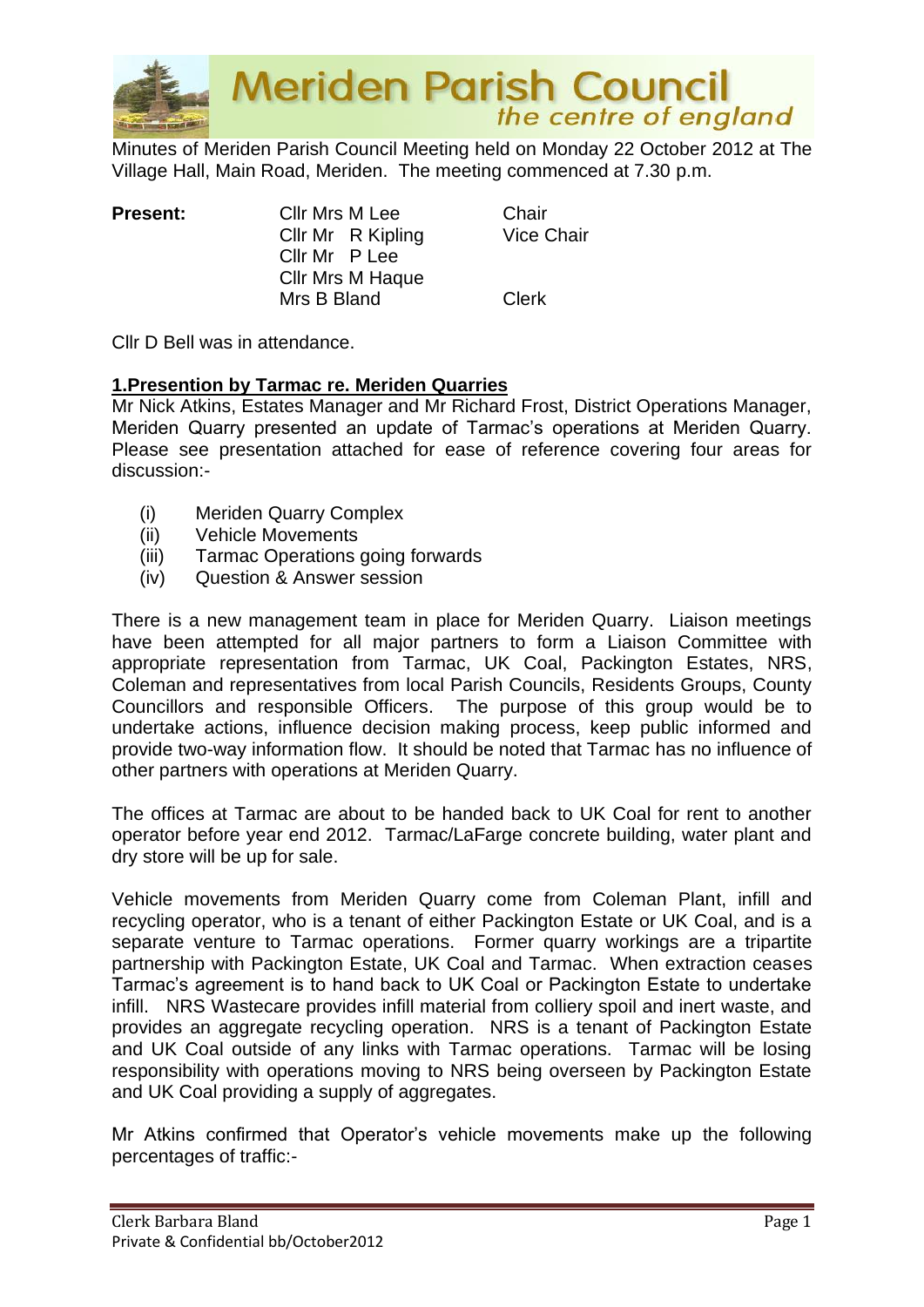

| Colemans                      | 7%  |
|-------------------------------|-----|
| <b>NRS Wastecare</b>          | 68% |
| <b>Tarmac Quarry external</b> | 17% |
| <b>Tarmac Quarry internal</b> | n/a |
| Concrete (Tarmac SPV)         | 5%  |
| Dry Silo Mortar (TBP)         | 3%  |

There is an on-site wheel wash as all HGV movements leave quarry site. It is a control for quarry traffic only with Tarmac having no responsibility or rights over operators Coleman and NRS Wastecare vehicle movements.

Mr Atkins informed Members that the Landfill Directive urges operators to facilitate more recycling on existing quarry, landfill, and sand and gravel sites. Under the European Directive any recycling operation is linked to the life of the quarry so the facility may be withdrawn once the licence has expired.

Cllr Kipling asked about the recent planning application for change of use to a recycling facility and was this linked to the extension of the site licence for a further 15 years that had recently been granted? Mr Atkins replied that he did not know enough about the application to comment on this recent application. Mr Atkins did confirm that the recent planning application granted an extension of 15 years for sand and gravel extraction with two conveyor runs. He confirmed that there were three applications currently in process (i) an extension of a further 15 years, which he confirms is granted, (ii) new mineral extraction site, and (iii) change of use for recycling operation. (Please see site plans attached from Tarmac presentation). He further confirmed that Tarmac will infill quarry with inert wastes for the restoration of the site to pasture as part of the Section 106 with Packington Estate as landowner, UK Coal, Tarmac and Solihull MBC. It should also be noted that as part of the Section 106, Tarmac pay Solihull MBC £4,000 per annum as a contribution towards highway maintenance and repair.

Cllr M Lee asked Mr Atkins about the site entrances from Hampton Lane, explaining the way they have been left and visually they are overgrown, untidy and with hedgerows that need reinstating. Mr Atkins agreed that both he and Richard Frost had driven around the quarry area and had noticed these gateways. They were shocked and not happy with what they saw and assured Cllr M Lee that this matter was in process with all haste.

Cllr Bell asked about the interchange section with Packington Estate? Richard Frost replied that Tarmac had separated themselves from this issue. Mr Frost further commented that as previously stated the reinstatement of a formal Liaison Committee which operate very well at other Tarmac quarry sites, representing all subsidiaries, partners, Parish, District and County Council officers meeting on a six monthly basis would be beneficial to the sustainable future of local operations.

Cllr Haque stated that she had been enlightened by the presentation and knew more about the quarry operations than she had previously and thanked both Mr Atkins and Mr Frost.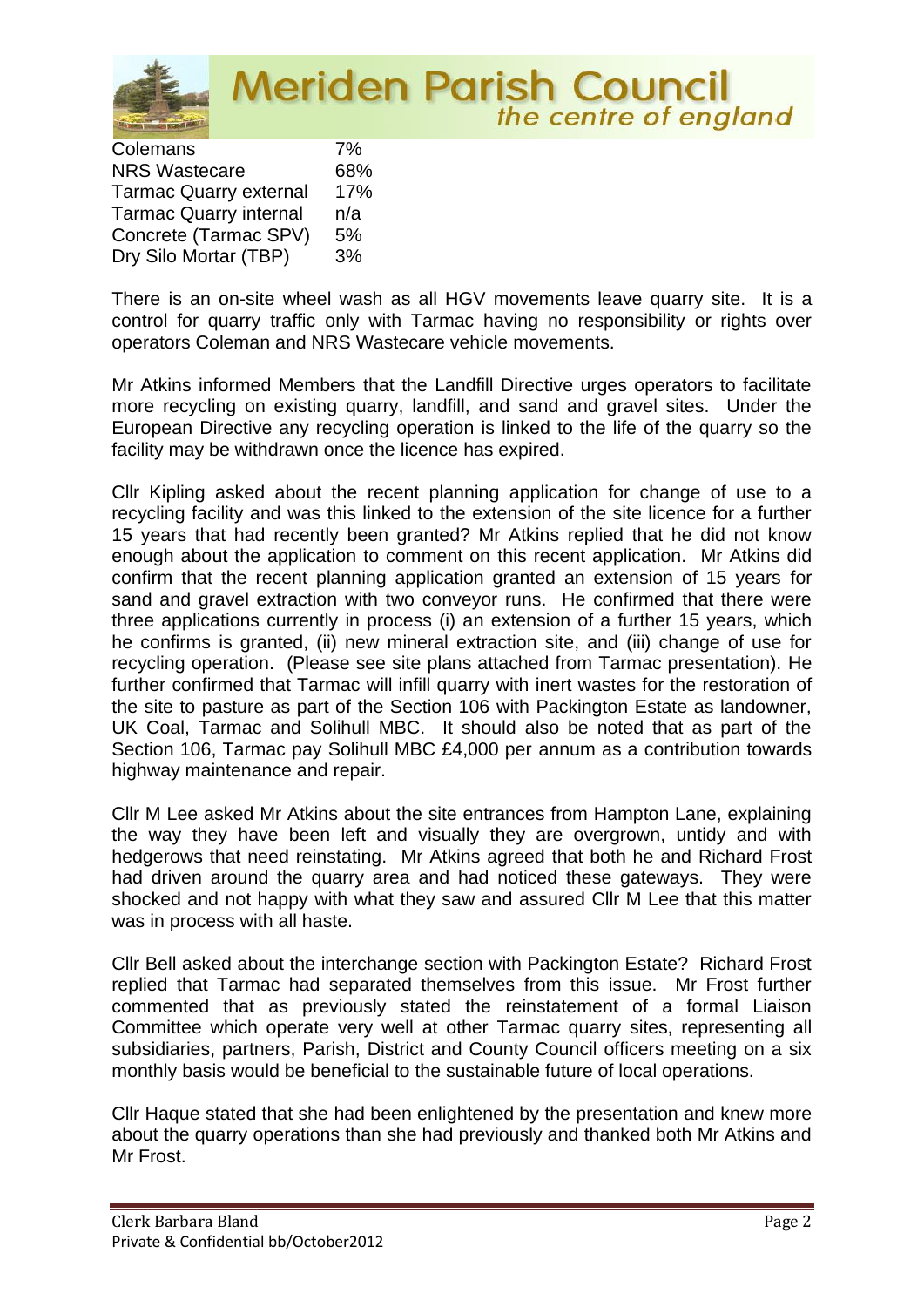

She further asked how many local residents were employed by the quarry operators; if there were employment opportunities in the future how do local residents hear of job vacancies, and how many people are employed and from where do they travel? Mr Atkins and Mr Frost responded that there were only seven employees now as operations had reduced and these staff travelled from Birmingham, Wolverhampton and Tamworth. Any employment opportunities would be advertised in local press.

Cllr Bell asked what materials would be coming into the site for recycling? Mr Atkins and Mr Frost responded that materials would be made up from construction waste, hardcore, soil, rocks and site demolition. All this material would be sorted for infill or recycling, and if recycled would produce a type one material for roads/highways.

Cllr Kipling stated there were serious concerns about vehicle movements, increased traffic, noise, dirt, dust, wildlife and future restoration to pasture/greenbelt? Mr Atkins stated that all these concerns would be taken back to operators. The money that is being provided for Solihull for attention to all of the above, needs outlining by Highways and questions asked what they are using this money for? Mr Atkins looks forward to hosting a site visit for Members when the site may be walked and a visual explanation provided. Mr Atkins agreed with Members request that this visit be a Saturday morning to maximise their attendance. Cllr Kipling further stated that he has observed hauliers Bartletts and HD Ricketts not giving consideration to the local community when entering the roadway/lane network to quarry site. Mr Frost said he would be happy to have names, vehicle registrations phoned/emailed through to him and he will give warnings and bans to any driver not observing site licence conditions when using the approach road network and entering the quarry.

Cllr M Lee thanked Mr Atkins and Mr Frost for their presentation, their time and looking forward to building up a mutually beneficial liaison group with Parish Council representation in the near future. Cllr Bell echoed his thanks and said it had been most informative. He further stated he looked forward to the reinstatement of the Sands and Minerals Group.

The presentation finished at 20.15. Mr Atkins and Mr Frost left the meeting.

## **2.Apologies**

Apologies received from Cllr R Weaver due to ill health and Cllr F Lynch-Smith.

## **3.Declarations of Interest**

Nothing declared by Members.

## **4.Minutes of 25 June , 20 August 2012 and 24 September**

Members agreed that the minutes of meetings held on 25 June, 20 August and 24 September were an accurate record and accepted as read.

**IT WAS RESOLVED** Members accepted the above Minutes.

## **5.Matters Arising**

Members noted that all matters arising were included as Agenda items.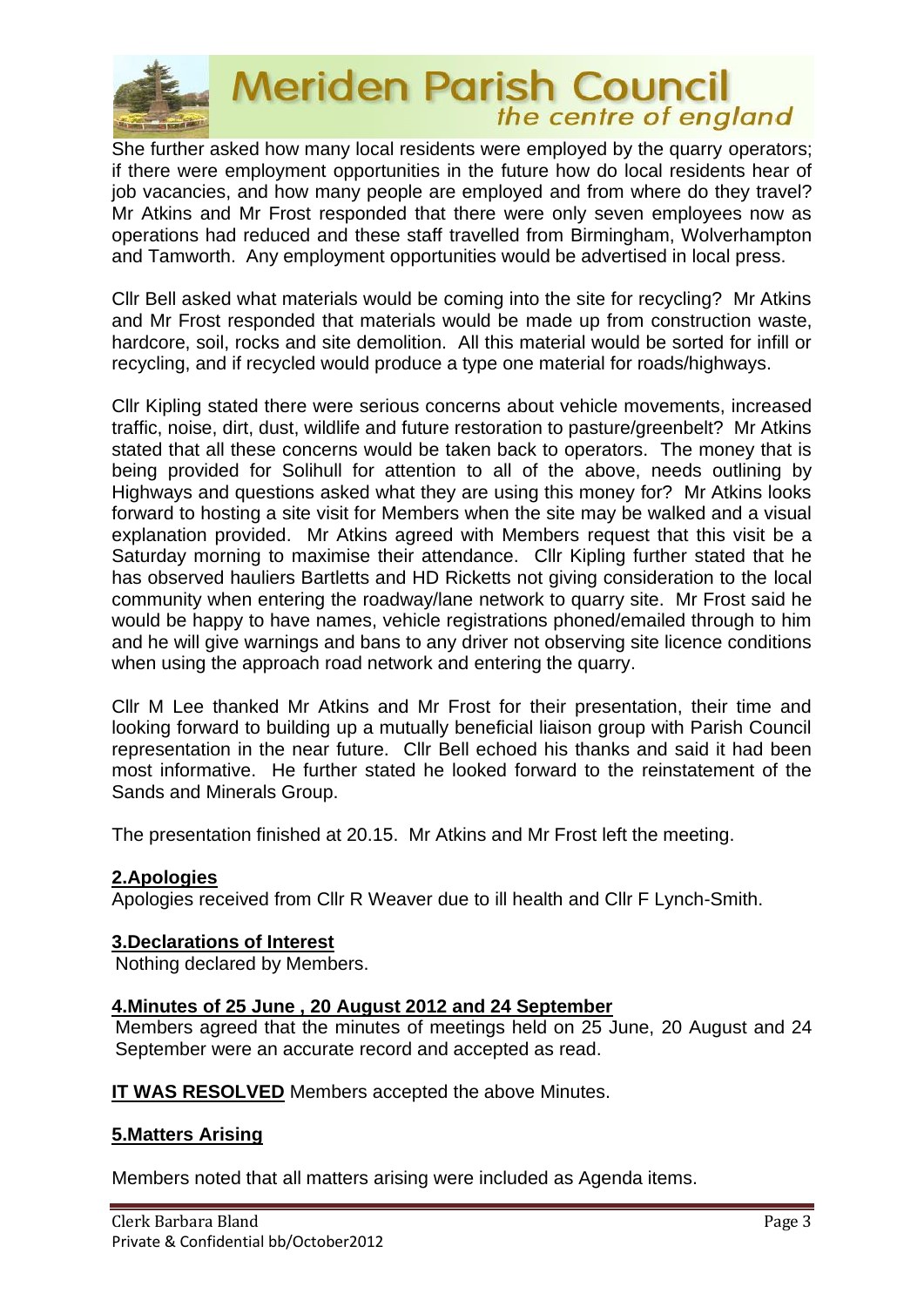

## **6.Public Participation**

There were no members of the public in attendance.

Cllr Bell endorsed Tarmac's suggestion for a Liaison Group to be set up with representation from local authority officers, Councillors and Parish Councils. He further confirmed that it would be useful and good practice for the "Sands Committee" to be reinstated.

Cllr Kipling informed the meeting that recent planning notification received by the Clerk was proposing change of use to a Recycling Plant. He raised concern that this proposal was not in line with original planning permission granted on land to be restored and returned to pasture as part of green belt policy.

**IT WAS RESOLVED** that Cllr Bell would liaise with officers regarding the Sands Committee; and Tarmac would be speaking with other Operators at Meriden Quarry to establish a Community Liaison Group. The Clerk was instructed to gain an extension for Parish Councillors response.

#### **7.Correspondence & Communication**

#### *7.1 Meriden War Memorial Joint Committee meeting*

Cllr P Lee updated the meeting in line with the content of the Minutes of the meeting he attended. The Memorial has been assessed and it is noted major structural work will be required in the future. Cllr P Lee will action a thorough assessment and obtain a quotation for work to be undertaken. The Memorial needs cleaning and in places re-pointing. Cleaning will be undertaken prior to Remembrance Day Service in November with the re-pointing to be included as part of the future schedule of works quotation. The figure of Christ also needs cleaning and future re-painting which will be included in the quotation for future schedule of works. External funding will be required for structural work and the War Memorial Trust is to be contacted.

**IT WAS RESOLVED** that Cllr P Lee will source an onsite assessment and quotation. The Joint Committee will organise cleaning of the Memorial and contact the War Memorial Trust.

#### *7.2 Centro re. Bus routes in Meriden Village review of routes*

The Clerk informed the meeting of her contact with Mr Steven Hayes from Centro regarding the many complaints received from residents regarding the 900 and 82 bus routes. Mr Hayes was attending the Rural Partnership Forum to present information for forthcoming rural consultation for bus routes. He wishes the participation of residents who use public transport to provide feedback to enable routes for 2013 to be meeting rural community needs. The Clerk has agreed to facilitate questionnaires in key locations throughout the Village and to promote the consultation through Parish Council website, Parish Newsletter and Meriden Magazine.

**IT WAS RESOLVED** that the Clerk will continue to monitor and provide updates.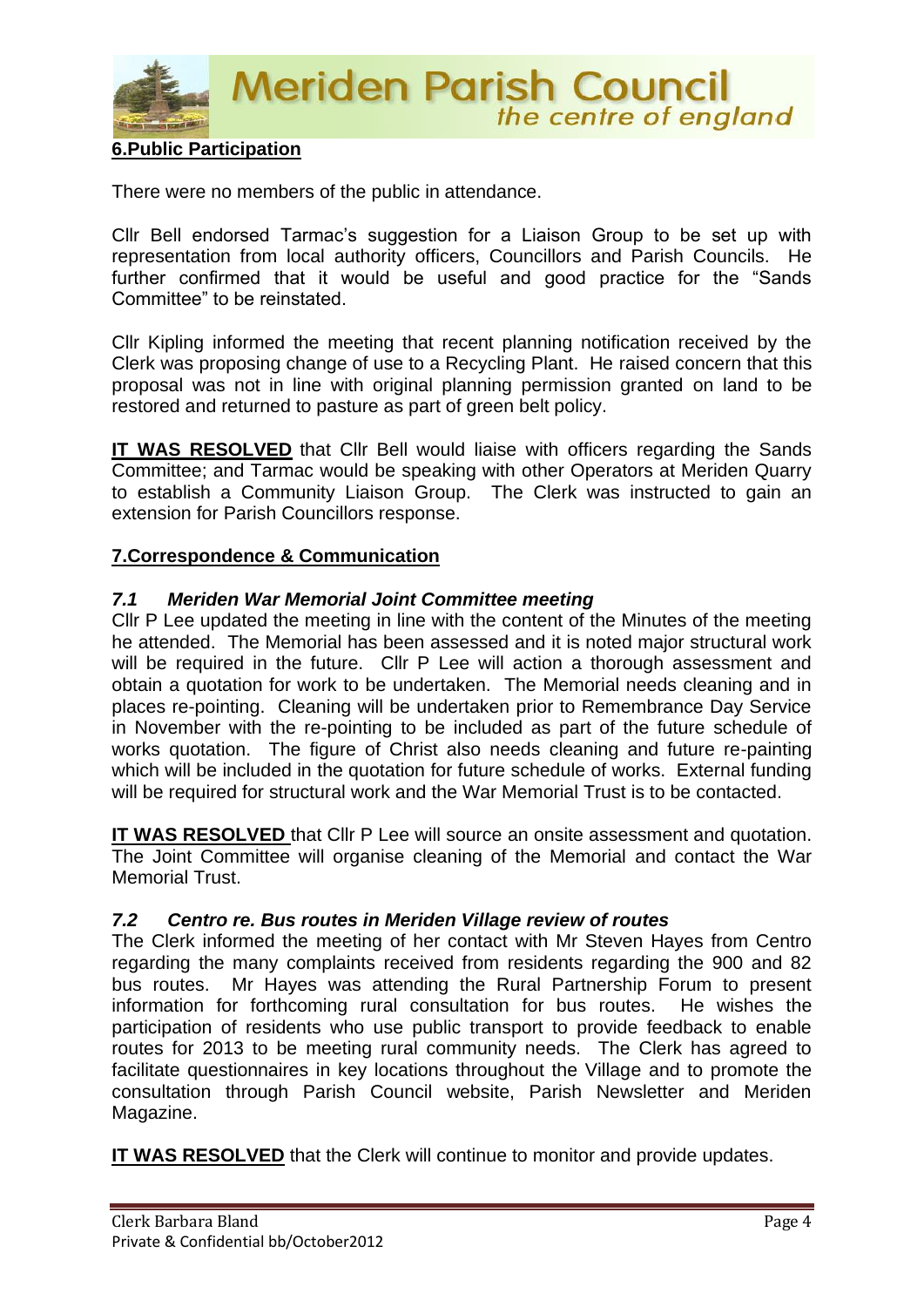

## **7.3** *Davinder Chohan Highway Services re. Lowering of curb for disabled accessibility*

The Clerk informed Members that recent correspondence has suggested this work is on a schedule of works but funding in this financial year is committed and work will not be undertaken until April 2013.

**IT WAS RESOLVED** that the Clerk will continue to monitor and progress with Mr Chohan and Highway Services.

## *7.4 David Wigfield re. Meriden Quarry & Nick Atkins, Tarmac*

Further to Tarmac's earlier presentation, the Clerk presented to the meeting recent correspondence for two further planning applications received for Meriden Quarry; one detailing change of use. As the planning applications had only been made available on the day of the meeting, Members requested an extension to provide a full and detailed response, particularly in light of the earlier presentation by Tarmac relating to Meriden Quarry current and future operations.

**IT WAS RESOLVED** Members requested the Clerk to contact Mr David Wigfield, Planning and Conservation Manager, Solihull MBC, for the purpose of agreeing an extension to the deadline for response to the planning applications. Cllr Kipling accepted to take away available documents on behalf of Meriden Parish Council. The Clerk will notify Members of outcome and draft a Parish response for approval.

## *7.5 Taylor Wimpey*

A letter had been received dated 12 October 2012 in reply to Parish Council letter of 26 September 2012 enclosing a copy of the Unilateral Undertaking which details the enhancements to the allotments to be implemented along with the obligation for Taylor Wimpey to offer the allotments to the Parish Council following the enhancement scheme.

**IT WAS RESOLVED** Members requested the Clerk to take advice from the Parish Solicitor, Wright Hassall.

#### *7.6 Heart of England Way Association*

The Clerk informed the meeting that the she had received the Heart of England Way Walks programme for 2013 together with an invitation to attend an Annual Lunch in January 2013.

**IT WAS RESOLVED** that the Clerk would forward to Cllr Lynch-Smith in her capacity as Footpaths Officer.

#### **8. Co-option of New Councillors**

#### *8.1 Nominations*

No applications/nominations had been received. The Clerk informed Members that one applicant had contacted her to ask what was happening. The Chair confirmed no applications had been received.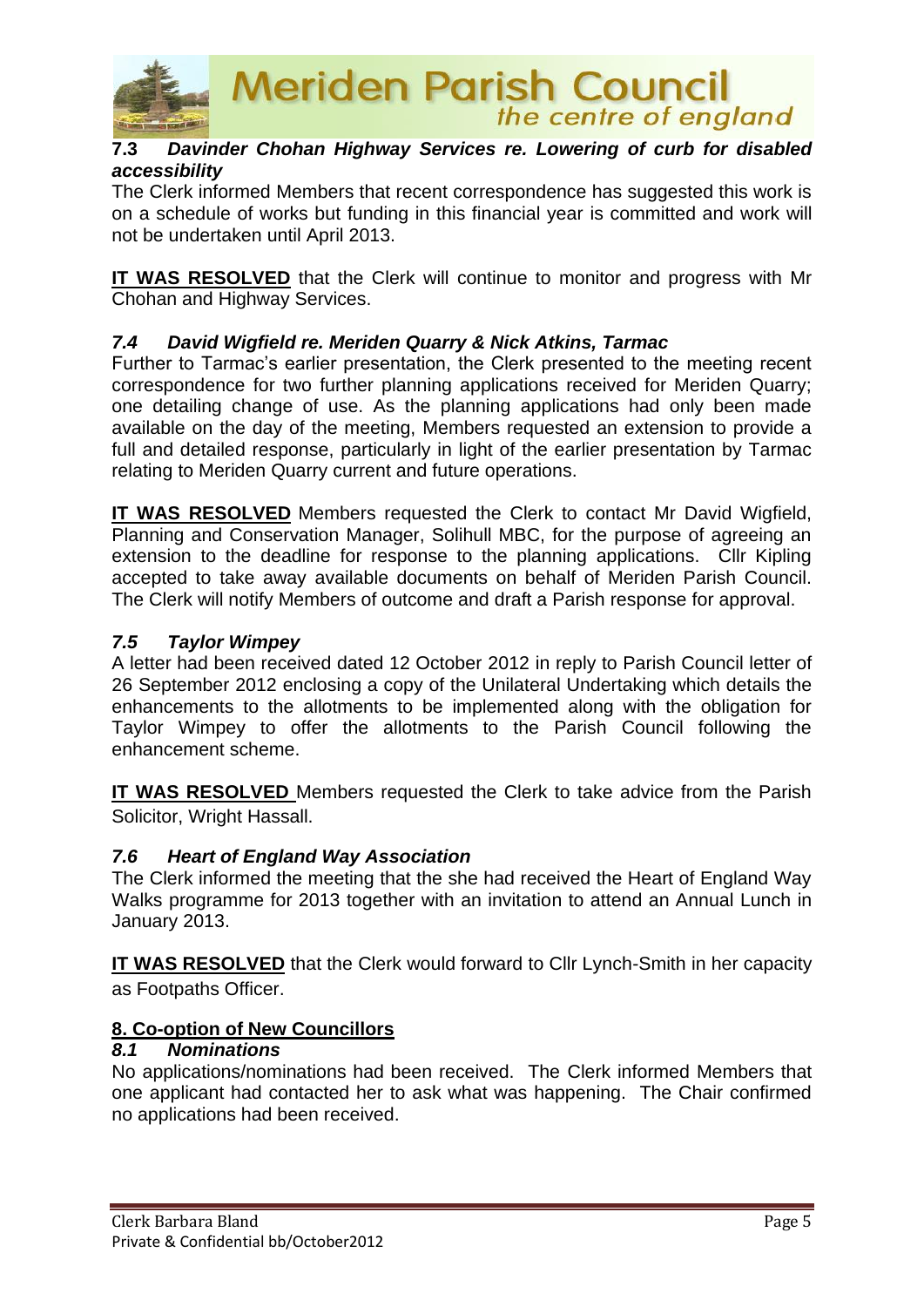

**IT WAS RESOLVED** that Cllr M Lee would contact the applicant and request application to be re-sent to the Chair and Clerk. Members agreed to defer this item to the next meeting.

## **9 & 10. Tenders 2013-2014**

#### *10.1 Process*

The Clerk presented to the meeting a revised tender schedule and timeline for Members comments. In principle Members agreed with content but requested the Clerk to circulate an electronic copy so they may peruse and add any further comments. Cllr P Lee discussed the merits of Land Unit continuing their contract once warranty/aftercare expires in August 2013 and for this to be included too. He further asked the Clerk if any schedule of works had been received from John Shaw in order to obtain a quotation for a maintenance contract, which the Clerk replied an email request had been made but no response received.

**IT WAS RESOLVED** that the Clerk email Members with the tender schedule with any further comments being received by 2<sup>nd</sup> November. The Clerk was also instructed to contact John Shaw DTZ and request a Schedule of Works to obtain a quotation from Land Unit.

#### *10.2 Timeline*

The Clerk informed Members that the tender process will be completed by 17 December 2012.

**IT WAS RESOLVED** that the Clerk will ensure the tender process is achieved.

## *10.3 Meriden Magazine deadline for inclusion 05 November & Public availability 01 December.*

Members acknowledged the deadline and would ensure all comments for the tender framework would be sent to the clerk by 02 November.

**IT WAS RESOLVED** The Clerk would liaise with the editors of the Meriden Magazine and ensure the tender document is sent by 05 November.

## **11.Code of Conduct**

#### *11.1 New Complaints Procedure*

The Clerk circulated to Members Solihull MBC recommendation for the introduction of new procedures for dealing with complaints about Councillors and for dealing with Hearings emphasising the role of the Monitoring Officer to try and resolve complaints informally.

**IT WAS RESOLVED** Cllr R Kipling proposed accepting new Complaints Procedure and Cllr P Lee seconded proposal. New Complaints Procedure is thus adopted.

#### **12.Localism Act**

## *12.1 Dispensation Request & Procedure Guide for Parish Council*

The Clerk circulated to Members Solihull MBC recommendation for the new template to be adopted.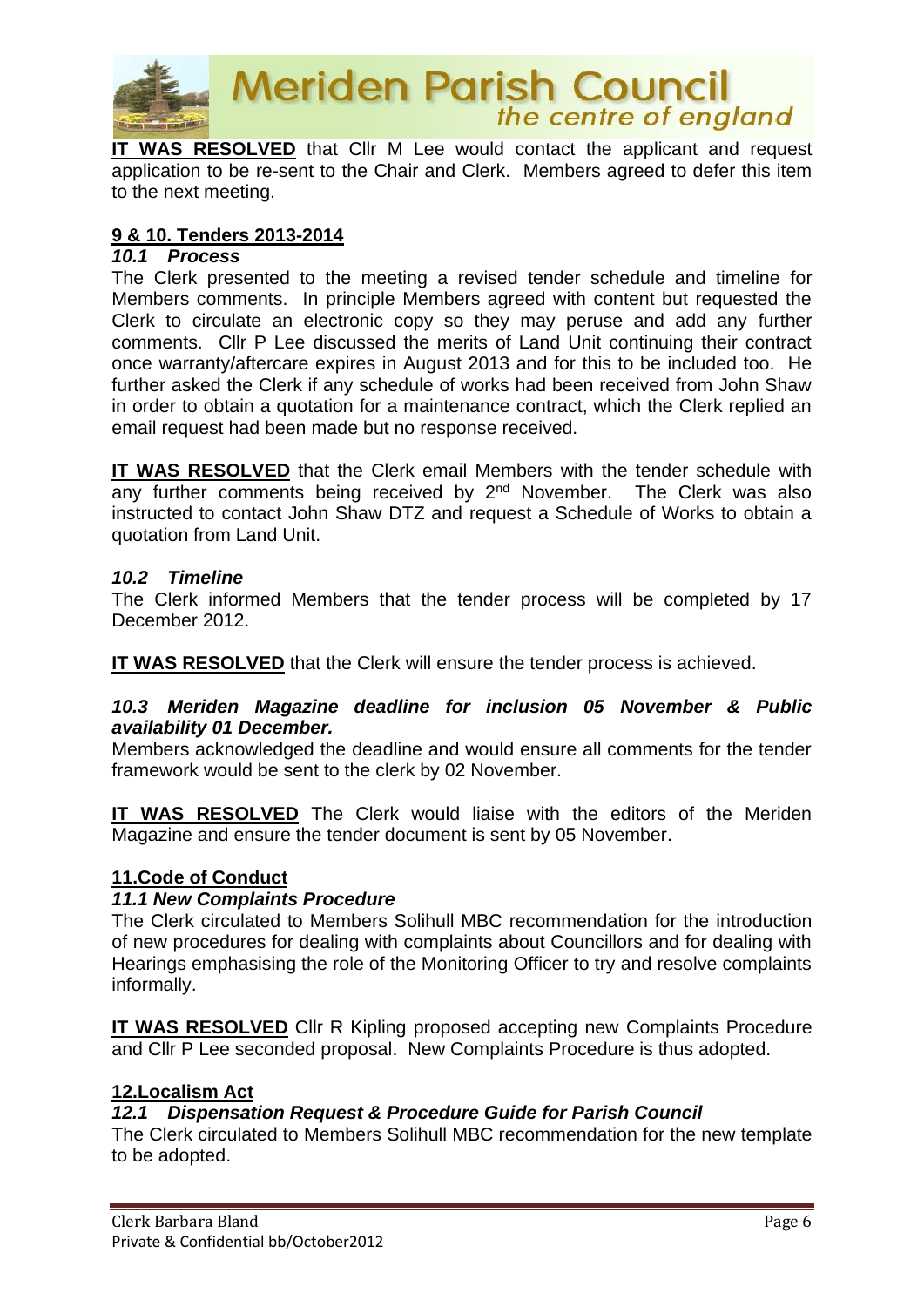

**IT WAS RESOLVED** Cllr R Kipling proposed accepting Dispensation Request & Procedure Guide for Parish Councils and Cllr P Lee seconded proposal. New template for Member's dispensation is thus adopted. The Clerk will email Members with new template for completion.

#### **13. Meriden Library**

#### *13.1 Update*

There was no update on recent Library survey and proposed reduction in opening times.

## *13.2 First Floor Strengthening Costs*

Cllr M Lee informed Members she had received initial costs for the first floor strengthening. The amount disclosed is 12K. It was unclear how much more work is needed to bring the Library up to full capacity with the first floor being fit for purpose.

Cllr P Lee proposed accepting this quotation and for Meriden Parish Council to match fund 50% of the 12K cost of refurbishment so works may get underway without any further delay. Cllr M Lee would speak with Ms T Cox, Head of Library Services and make the offer.

Cllr Bell stated he was uncertain if this quotation covered all of the work required and would find out prior to match funding being committed as it was unclear what 50% of refurbishment could be. Cllr Bell further commented that Meriden residents must use the Library more and suggested using the Parish Newsletter and Meriden Magazine to get the message out.

**IT WAS RESOLVED** Cllr M Lee will contact Ms T Cox. In principle Members agreed a contribution of the refurbishment costs subject to cost of works being confirmed. Cllr M Lee to write a paragraph for the Parish Newsletter and Meriden Magazine as per Cllr Bell's recommendation.

#### **14. Alspath Community Centre**

Cllr Bell informed the Members he attended a meeting regarding future use of the Community Centre. Cllr Bell stated that discussion referred to the potential use of the land for community housing with a couple of bungalows on the site.

Members raised concerns that Cameo, SSAFA Forces Help Support Group and Bingo would lose their meeting venue and base. Members and Cllr Bell explored options for future meeting venues being the Village Hall, Sports Park or once the Library first floor refurbishment is completed, perhaps the meeting room could be reinstated for community use. Cllr Bell stated there was no immediate hurry or timeline that was being worked towards.

**IT WAS RESOLVED** Cllr Bell to keep Members informed of developments.

## **15.Leys Lane**

#### *15.1 Allotments*

Recent correspondence received from Taylor Wimpey by the Clerk had been circulated to Members on 27 September.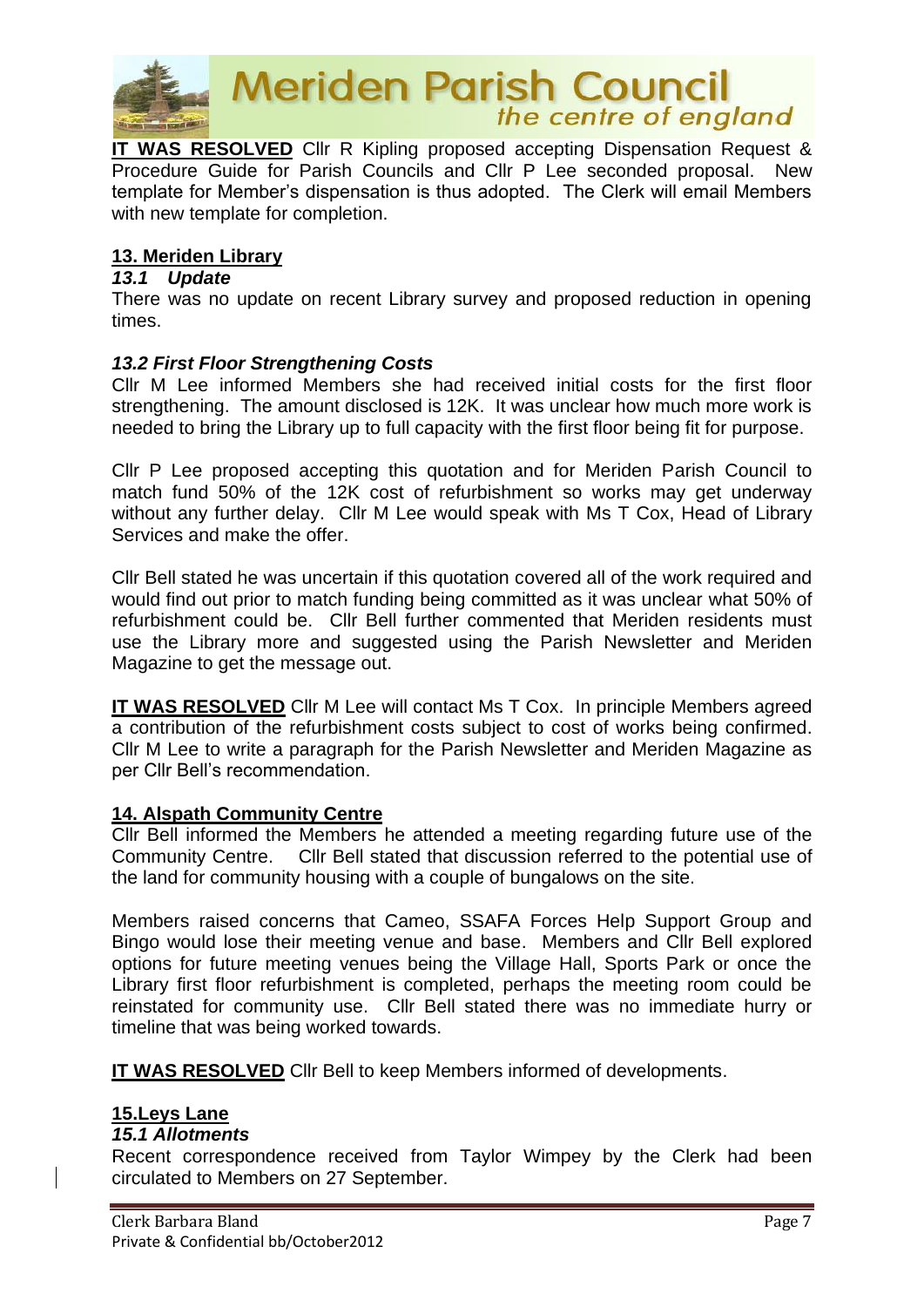

The letter advises Taylor Wimpey's intention to enter into new Tenancy Agreements with allotment holders in line with the notice to terminate served on the Parish Council. Members discussed how best to protect the allotment holders for the future.

**IT WAS RESOLVED** The Clerk is requested to take advice from Wright Hassall, Solicitor to the Parish Council to explore options prior to responding to Taylor Wimpey and the allotment holders.

#### *15.2 Development*

This is on-going and we await further communication from Taylor Wimpey.

**IT WAS RESOLVED** that this situation will be monitored and information circulated to Members when received.

#### **16. Receive Reports**

#### *16.1 Committee Member for Village Hall Management Committee*

Cllr F Lynch-Smith was not in attendance therefore there was nothing to report.

#### *16.2 Parish Council nominated Community Governor for Meriden C of E School*

Cllr R Weaver was not in attendance therefore there was nothing to report.

#### *16.3 Committee Member for War Memorial*

Cllr P Lee refers to agenda item 7.1 regarding the informal meeting of the Joint War Memorial Committee.

#### *16.4 Pool*

There was nothing to report.

#### *16.5 Allotment Representative*

Cllr M Lee refers to agenda item 15.1. There was nothing further to report.

#### *16.6 Footpaths/Forum*

Cllr Lynch-Smith was not in attendance and therefore there was nothing to report.

#### *16.7 Mining and Minerals Group – Cllr R Kipling*

Cllr Kipling reinforced his concerns about the latest planning applications specifically for change of use to a recycling operation. Cllr Kipling refers to agenda item 1 regarding the presentation by Tarmac Estates Manager, Nick Atkins and Regional Operational Manager, Richard Frost. He further refers to agenda items 7.4 and 18.1.

#### *16.8 Local Strategic Partnership*

Cllr R Weaver was not in attendance however Cllr M Lee noted that the Clerk had been in contact with the Partnership Co-ordinator regarding Centro and proposed bus routes for 2013. Cllr M Lee refers to agenda item 7.2.

#### *16.9 Solihull Area Committee*

Cllr Weaver was not in attendance and therefore there was nothing to report.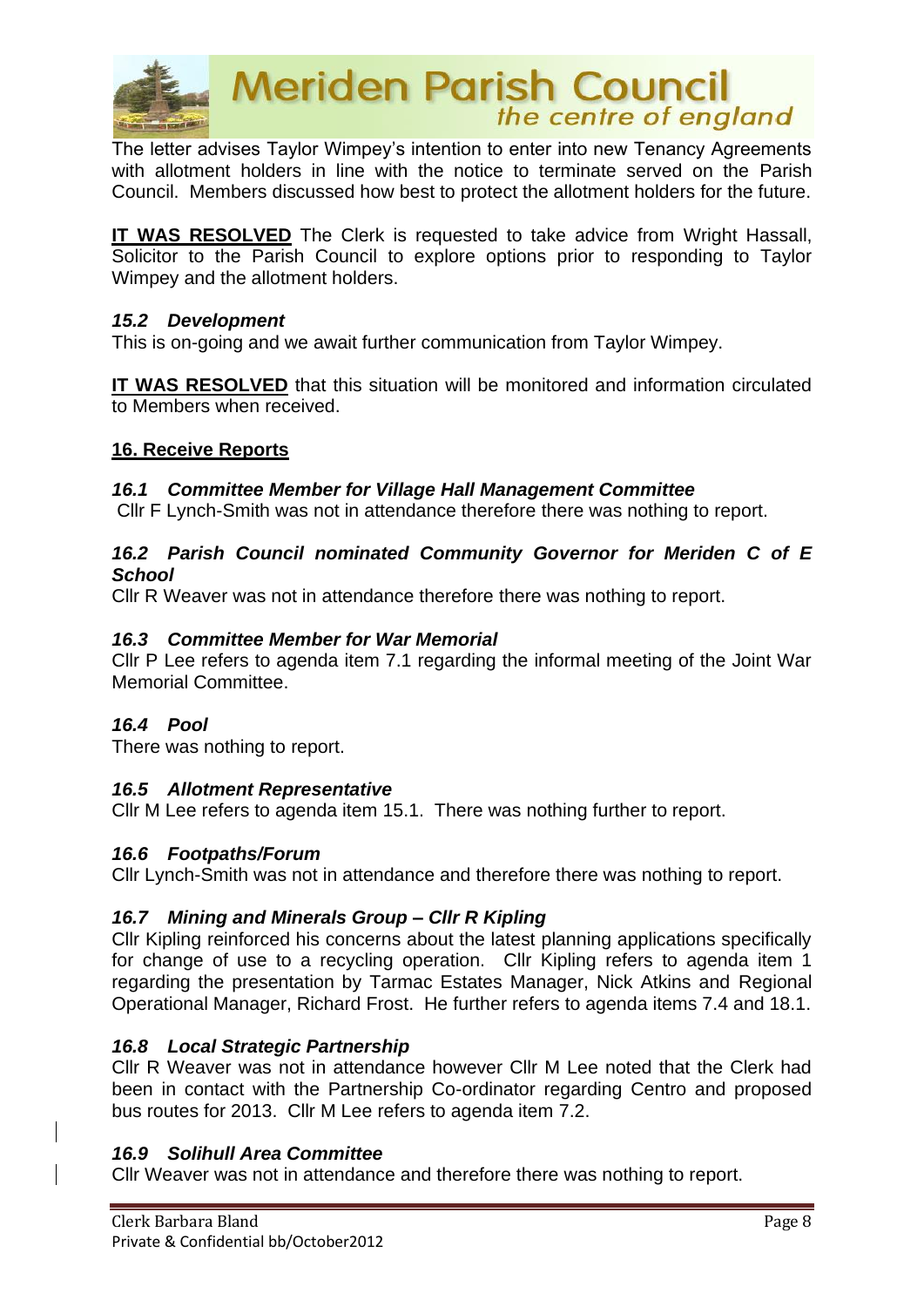

## *16.10 Tree Wardens*

Cllr P Lee asked the Clerk if she had a response from Planning Officers regarding a list of Tree Preservation Orders (TPOs). The Clerk responded by reading the response from David Wigfield stating that a revised system exists which is no longer paper based but electronic and not for public access. The information that the Clerk sent to David Wigfield requesting confirmation of the Parish Council TPO list has come back with a "likely to be out of date" comment. Cllr P Lee requested the information be released under The Freedom of Information Act. Cllr Bell suggested the Clerk write again to David Wigfield. Cllr P Lee requested the Clerk to action obtaining up to date information under Freedom of Information.

**IT WAS RESOLVED** Members instructed the Clerk to formally request a current list of TPO's under The Freedom of Information Act.

#### *16.11 Community Surgeries*

The Clerk informed Members that concerns and complaints had been raised at the Community Surgery on 10<sup>th</sup> September as follows:

- Bus routes 900 and 82 rural connection to Balsall Common and Knowle in line with post operative appointments with OT and Physio clinics.
- Pedestrian crossing from Maxstoke Lane to shops across Fillongley Road.
- Café parking blocking pedestrian footpaths, parking on pavements and yellow lines causing obstructions.
- Emptying of bins.
- Development of Meriden Gate and increased traffic.
- Access to Sports Park for mobility scooters and wheelchairs Firs residents would like to watch football/cricket/children playing but difficult to cross roads.

**IT WAS RESOLVED** The Clerk would follow up and process all issues with the Neighbourhood Co-ordinator and Community Policing Team.

#### *16.12 Community Speed Watch*

Cllr Weaver was not in attendance and therefore there was nothing to report.

#### *16.13 HS2*

Cllr Lynch-Smith was not in attendance and therefore there was nothing to report.

#### **17.Meriden Sports Park**

#### *17.1 October half term Activity Programme*

The half term sports camps had started that morning.

#### *17.2 Football Update*

Football contracts need to be reviewed, amended and sent out to football teams for 2012/13 season. An invoice needs to be raised for the new season. Keys for access to Pavilion and new storage facility need to be cut and issued to designated persons.

**IT WAS RESOLVED** Members requested that the Clerk action.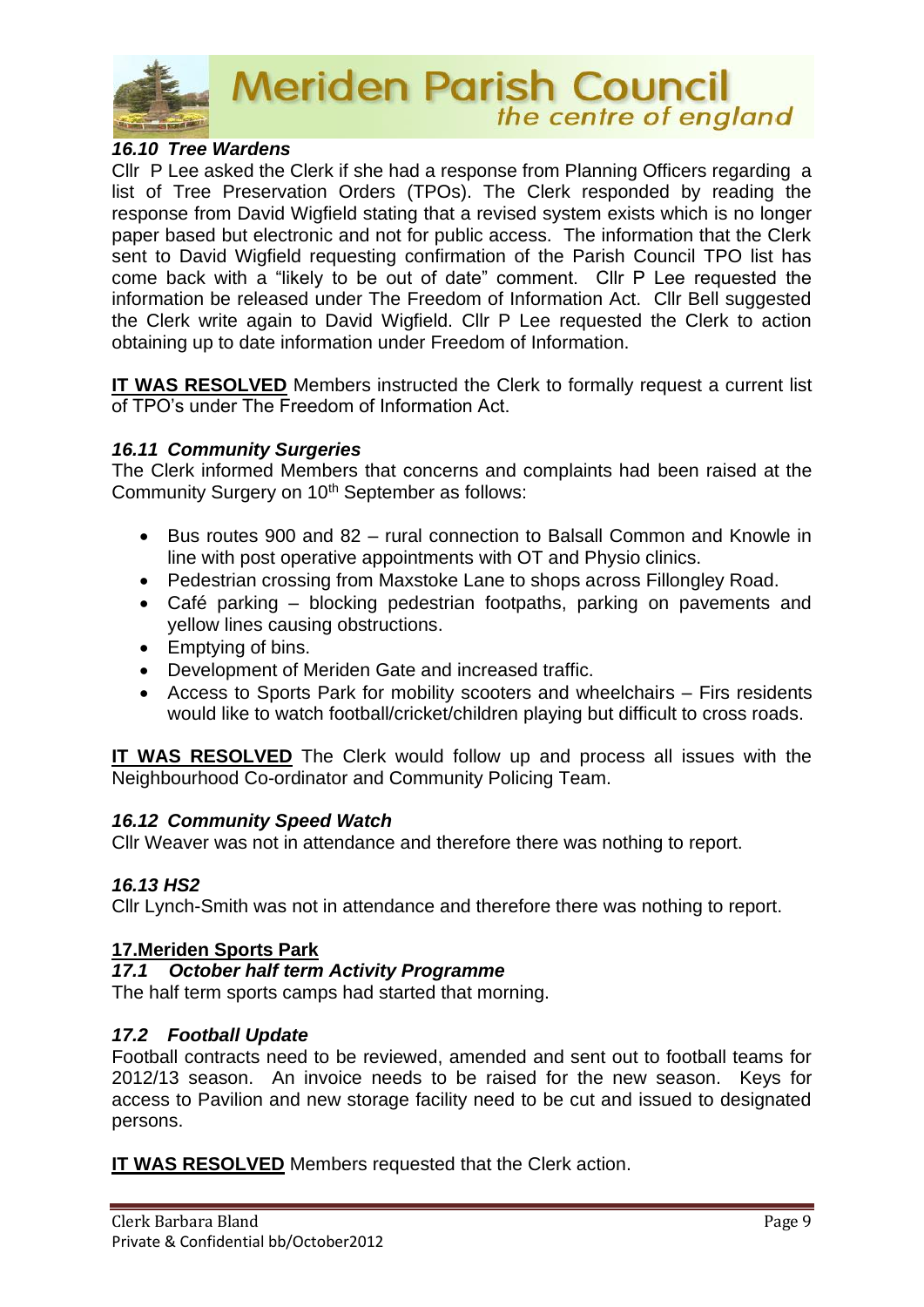

## *17.3 Tennis Update*

There were 8-10 regular attendees each week. Feedback is good and currently the Coach is looking at extending the sessions for the remainder of this year.

## *17.4 Snagging & On-going works*

Cllr M Lee informed the meeting that this remains an on-going item. Items outstanding continue to be chased up by John Shaw and David Wilson Homes. A meeting had taken place with John Shaw, DTZ and Mike Swallow, Solihull MBC, Cllr M Lee and Cllr P Lee, who advised Solihull's Auditors would be sending a letter to the Parish Council regarding the transfer of funds currently being held until completion of snagging/rectification of Pavilion. The Clerk confirmed that she had received said letter from Auditors that morning (i.e. 22 October 2012).

**IT WAS RESOLVED** This situation would be monitored by Cllr M Lee, Cllr P Lee and the Clerk.

## *17.5 New Storage Facility*

It is anticipated that handover will be by weekending 26 October 2012. Land Unit have completed works to path and reinstated grass. Contractor Daly & Co has finished build and are currently cleaning car park. Daly's container will be removed imminently; as soon as keys are handed over then Solihull's container will be emptied and removed too.

**IT WAS RESOLVED** The Clerk will be the contact point for Daly and Solihull MBC handover and liaise with all relevant parties to facilitate this action.

#### *17.6 Solihull Property Services*

Cllr P Lee informed the meeting that a formal proposal had now been received from Solihull Property Services and his recommendation is for Members to accept this proposal for a 12 month contract for service and maintenance of The Pavilion.

**IT WAS RESOLVED** Cllr P Lee proposed the contract be accepted. Cllr M Haque seconded this proposal. The Clerk would action and contact Solihull Property Services to confirm acceptance.

#### **18.Planning Matters**

#### *18.1 The Clerk presented to the meeting the following planning notifications received for members' response:-*

Application No. 2012/1518 – Hillwood Cottage, Kinwalsey Lane, Meriden.

**IT WAS RESOLVED** The Clerk would complete Parish Council Notification with no observations and request a copy of the decision notice.

Application No. 2012/1595 – 10 Daytona Drive, Millisons Wood

**IT WAS RESOLVED** – The Clerk would complete Parish Council Notification requesting referral to previous response to applications 2007/1324 and 2012/661 and request a copy of the decision made.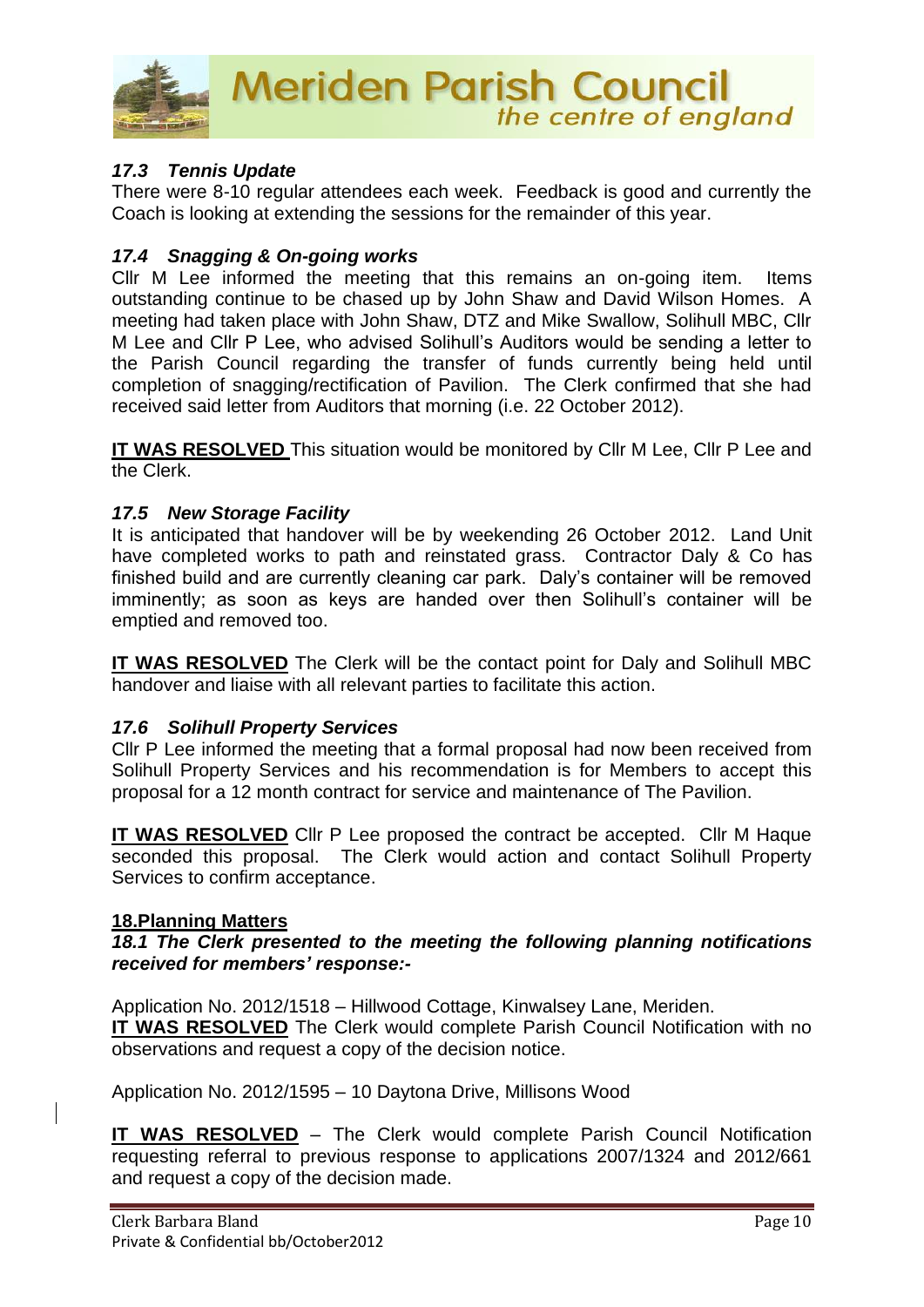

Application No. 2012/1632 – 7 Olympus Close, Millisons Wood **IT WAS RESOLVED** – The Clerk would complete Parish Council Notification with no observations and request a copy of the decision notice.

Application No. 2012/1443 – Members acknowledged tree preservation order approval dated 19 October 2012 for the felling of an Ash Tree in front garden.

Application No. 2012/1477 – Oak House, Back Lane, Meriden **IT WAS RESOLVED** – The Clerk would complete Parish Council Notification with no observations and request a copy of the decision notice.

Application No. 2012/1507 – Rock Farm, Back Lane, Meriden **IT WAS RESOLVED** The Clerk would complete Parish Council Notification with no observations and request a copy of the decision notice.

Application No. 2012/1607 - Tarmac vary condition 7 on Planning Application 1987/2730

**IT WAS RESOLVED** The Clerk would complete Parish Council Notification with no observations and request a copy of the decision notice.

Application No. 2012/1201- Tarmac Change of Use to Recycling Facility The Parish Council oppose this application based on Meriden Gap and Green Belt Policy; roadway networks and increased HGV traffic affecting village; future use of site when mineral extraction complete; restoration and return to pasture/grazing, as conditions set out in previous planning permissions.

**IT WAS RESOLVED** The Clerk will contact Mr David Wigfield, Planning and Conservation Manager, Solihull MBC, requesting an extension for the Parish Council may consider its response and draft a letter of opposition.

## *18.2 Update of Eaves Green Lane*

Cllr M Lee stated there was nothing further to report. There had been no response to the Parish Council letter dated 30 September 2012 other than an email from David Wigfield stating that should we wish to respond further he would consider all response that arrive with him by 5<sup>th</sup> October.

**IT WAS RESOLVED** That this issue will continue to be monitored.

## *18.3 Ownership of Plots of Land in and around Meriden Village*

Cllr F Lynch-Smith was not in attendance to comment on this item.

#### *18.4 Lay-by Closure Hampton Lane*

The Clerk had notified the Neighbourhood Co-ordinator that the outcome of the consultation was to oppose the closure of the lay-by.

**IT WAS RESOLVED** that the Neighbourhood Coordinator for Meriden Ward would write back to Packington Estates advising of Meriden Parish Council's decision.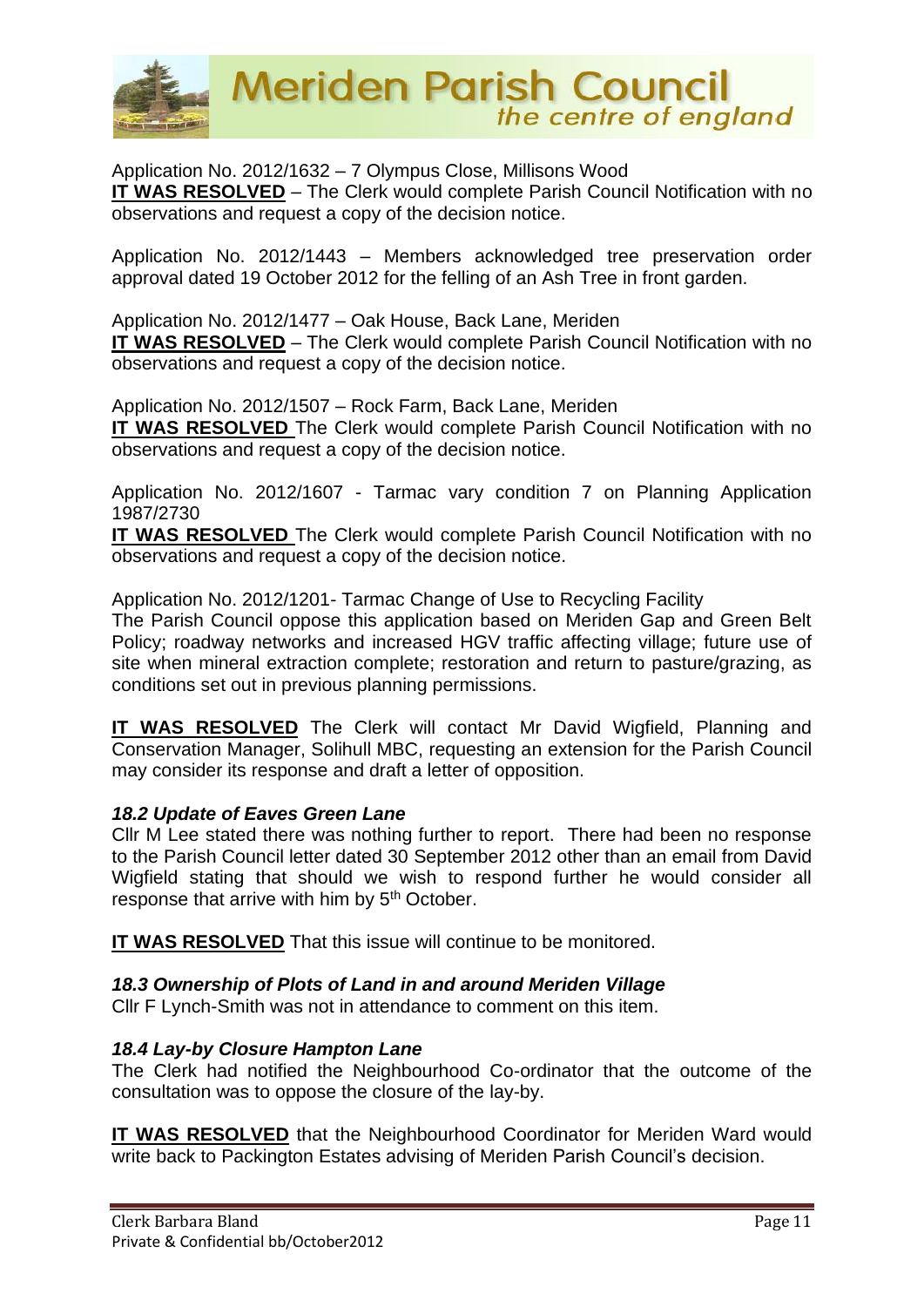

## **19.Finance** *19.1 Payments*

A schedule of payments was presented to Members for their approval, attached for ease of reference.

**IT WAS RESOLVED** that payment be made to all suppliers listed on the attached schedule for October.

#### *19.2 Private & Confidential Enclosure*

The Clerk circulated details of salaries, Chair's allowance and expenses for approval.

**IT WAS RESOLVED** that payment be approved for staff payroll, Chair's allowance and expenses.

#### *19.3 Funding Applications & Donations*

(i) Brownies

The Clerk advised no application had been received and this item would be deferred to the next meeting.

**IT WAS RESOLVED** Members agreed to defer this item to the next meeting.

(ii)Meriden War Memorial

The Clerk advised this item was deferred to this meeting for the purpose of approving a donation for the sum of £100.00. Please refer to Parish Council meeting minutes dated 23 July 2012.

**IT WAS RESOLVED** Members requested the Clerk raise a cheque for the sum of £100.00 .

#### *19.4 Barclays Bank*

The Clerk informed Members that she and Cllr Weaver had met with Barclays Bank regarding bank charges incurred, transfer of funds, obtaining copies of bank statements for the last financial year, high interest investment accounts and outsourcing of payroll.

The Clerk confirmed that the new mandate was now set up and operating, and Cllr Kipling was asked to sign off all payments and cheques with Cllr M Lee under the new mandate.

#### *19.5 Outsourcing of Payroll*

The Clerk informed Members that this had been brought to her attention by Edge Finance. The Clerk advised that the cost of this service is £52/annum plus VAT for up to five employees.

**IT WAS RESOLVED** Cllr Kipling proposed the outsourcing of payroll and this was seconded by Cllr P Lee. The Clerk will liaise with Barclays to enable a smooth transition of the payroll process for Barclays to manage by year end.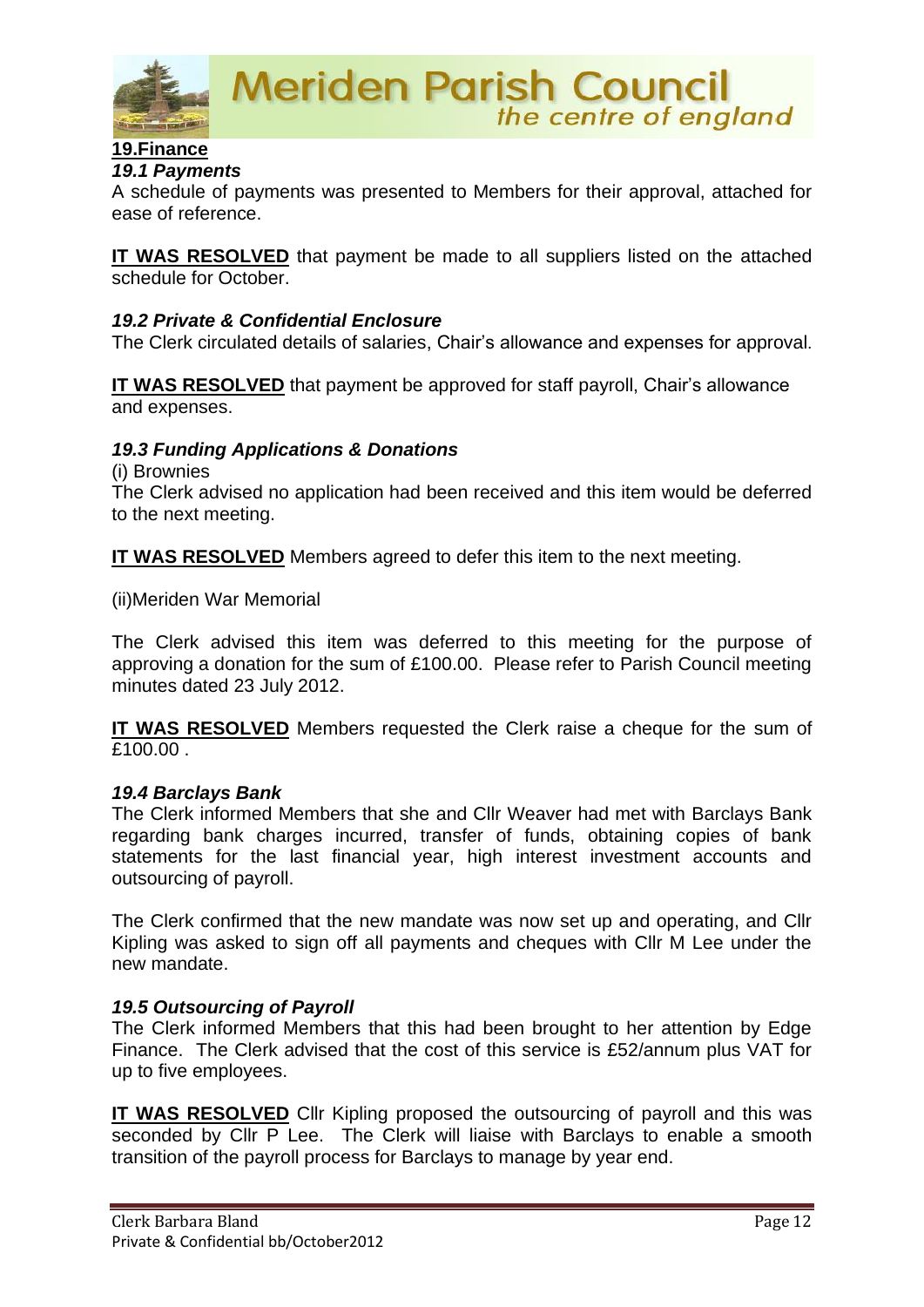

## **20. Birmingham Airport**

The Clerk provided an update from the Consultation Group Forum on runway extension and re-routing of flight path. There was no significant change other than the proposed flight paths are presented to the CAA for approval. If these routes are approved by CAA then there will be no direct affect on Meriden Village. The Clerk awaits notification of next meeting and confirms proposed public consultation will take place sometime in December.

**IT WAS RESOLVED** The Clerk continues attending Forum meetings as a representative of Meriden Parish Council.

#### **21. Heart of England in Bloom**

The Clerk advised nothing to report and awaits new criteria to be forwarded from RHS for Best Village in Bloom and Heart of England in Bloom.

The Clerk confirmed that a bag of 500 daffodil bulbs and 16 bags of soil improver for the village planters had now been received.

**IT WAS RESOLVED** The Clerk will continue to liaise with the Environmental Champion and maintain the links with RHS and Heart of England in Bloom.

#### **22. Santa Fun Run**

Cllr P Lee informed this event was progressing. The Clerk informed Members that the Rotarians had made a request for a banner to be displayed on the railings of the Sports Park advertising this event.

Members could not reach agreement and therefore this item is deferred to the next meeting due to the mixed messages from Solihull Officers regarding fly-posting and the length of time for such events to be advertised on public and private property. Cllr Bell informed Members that he would find out and report back to the next meeting on 26 November.

**IT WAS RESOLVED** The Clerk will contact The Rotary Club and advise outcome.

#### **23. Christmas Activities**

#### *23.1 Meriden Parish Council*

Cllr F Lynch-Smith was not in attendance and this item is deferred to next meeting.

#### *23.2 Rotary Sleigh*

Cllr F Lynch-Smith was not in attendance and this item is deferred to next meeting.

#### **24. Meriden Parish Council**

## *24.1 Parish Council Newsletter*

Cllr F Lynch-Smith was not in attendance and this item is deferred to next meeting.

#### *24.2 Image*

Cllr F Lynch-Smith was not in attendance and this item is deferred to next meeting.